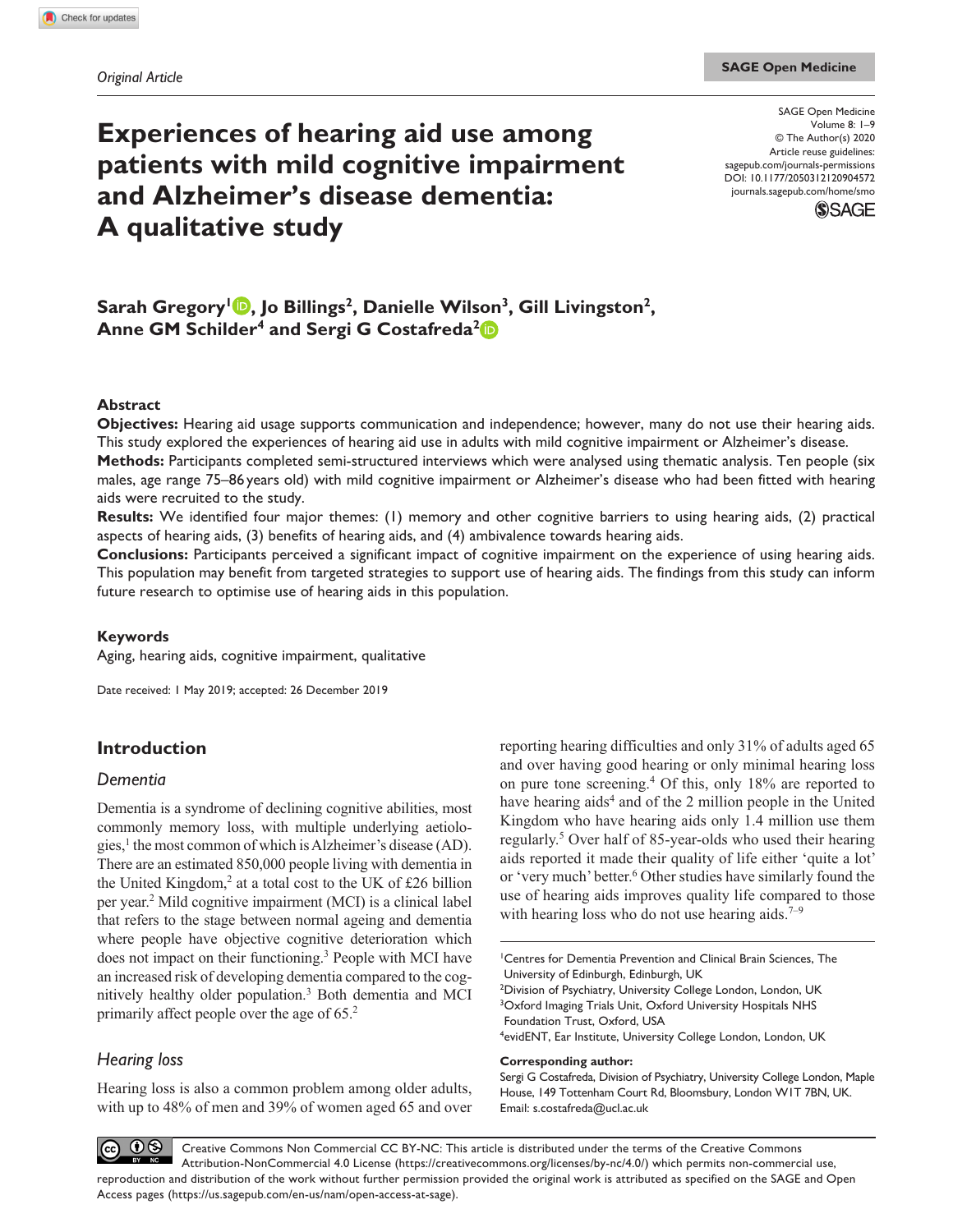## *Dementia and hearing loss*

Approximately 1 in 4 adults aged 65 years and older in developed countries have cognitive impairment that can be identified clinically (dementia prevalence 5.3%–8.6%; MCI prevalence  $16\% - 20\%$ ).<sup>10,11</sup> Many people attending audiological clinics for age-related hearing loss will therefore have varying degrees of cognitive impairment, often undiagnosed. Hearing loss is more common in people with dementia than expected by chance as it is a risk factor for dementia development.12 Sixty percent of patients aged over 50 seen in a tertiary care memory clinic with cognitive impairment had at least mildly impaired hearing in their better hearing ear.<sup>13</sup> Despite this high prevalence, and the association between hearing aid use and cognition, the role of cognitive impairment as a potential determinant of hearing aid use remains understudied.14,15 Undiagnosed cognitive impairment and the difficulties associated with impaired cognition are likely to be largely unrecognised factors in the high rates of poor adherence with hearing aids in the older population.16,17

Hearing loss has been associated with poorer cognition and incident dementia in a number of studies. In a cross-sectional analysis of a cohort of cognitively healthy older adults (the Baltimore Longitudinal Study of Aging (18), hearing loss was associated with lower scores on the Mini-Mental State Examination (MMSE) and on tests of memory and executive function relative to normal hearing. A reduction of 25dB in hearing abilities was equivalent to an age difference of 6.8years on cognitive testing.18 Hearing loss has also been associated in a dose-response fashion to incident dementia and with faster time to onset of dementia diagnosis.<sup>19–22</sup>

# *Cognition and hearing aids*

Hearing aid use has been associated with better cognitive performance independent of effects hearing aids may have on confounders such as social isolation or depression.<sup>23</sup> In the English Longitudinal Study of Aging, a cross-sectional association exists between reduced cognition and hearing loss in people who do not use hearing aids, while the association is not apparent in hearing aid users. $24,25$  However, as there is limited longitudinal research regarding cognitive benefits of hearing aids, the evidence for this remains inconclusive.23,26–28 The use of hearing aids has been associated with improved quality of life and reductions in social isolation and depression in older adults,<sup>29</sup> experiences which people with dementia are at elevated risk for experiencing.<sup>30,31</sup>

#### *Experiences of hearing aid use*

Previous research on the adoption and maintenance of hearing aids has shown the important role of the individuals' beliefs and expectations about hearing loss and hearing rehabilitation. The individual's perceived hearing handicap, that is, the extent to which hearing limits their daily life, has been shown to be a more reliable predictor of hearing aids use than the degree of hearing loss as measured through audiometry.<sup>14</sup> Comfort and perceived benefit of hearing aids have previously been rated as the most important factor among users of hearing aids. $32$ Those who do not consistently use hearing aids may also be more concerned about public reactions than regular users of hearing aids.<sup>32</sup> Costs, lack of perceived need, negative experience of others and difficulty of use are all previously identified barriers to hearing aid use among cognitively healthy older adults.33 However, the role of cognition, and specifically cognitive impairment, in hearing aid adoption and use remains understudied. Cognitive impairment is likely to result in additional practical and motivational challenges to hearing aid use. To date, two studies have shown that poor baseline cognition at the time of hearing aid fitting is associated with subsequent abandonment of hearing aids. $34,35$  To our knowledge, the perspectives and experiences of hearing aid users with cognitive impairment have not been studied before. The aim of the present study was thus to interview people with MCI or mild dementia and hearing loss who had been fitted with hearing aids, to understand the experience of, and attitudes to, hearing aid use in this population.

## **Methods**

#### *Study design*

This study was qualitative in design and utilised in-depth semi-structured interviews to explore participants' experiences of and attitudes towards hearing aid use. The design was selected to allow a detailed exploration of the experiences and attitudes of people with MCI and mild AD with hearing loss using hearing aids. We chose to limit the study to those with mild AD rather than any dementia as the majority of studies to date have been limited to this sub-type of dementia. We recruited participants from four memory clinics within one mental health trust where diagnostic pathways were standardised across clinics. We classified participants as mild on the basis of their sMMSE score as described below. The study was approved by London Riverside NHS Research Ethics (REC Reference 15/LO/2036) . The study took place from January 2016 until July 2016.

#### *Interviewer characteristics*

All participants were interviewed by the first author. The interviewer had a degree in Psychology and 6years' experience working with people with a diagnosis of dementia, mainly in a research setting, and had previous experience of interviewing people with dementia and mental health conditions for qualitative research studies. The interviewer had met one of the participants in a previous research study. The interviewer completed the study in part-fulfilment for a master's degree in Mental Health Science Research.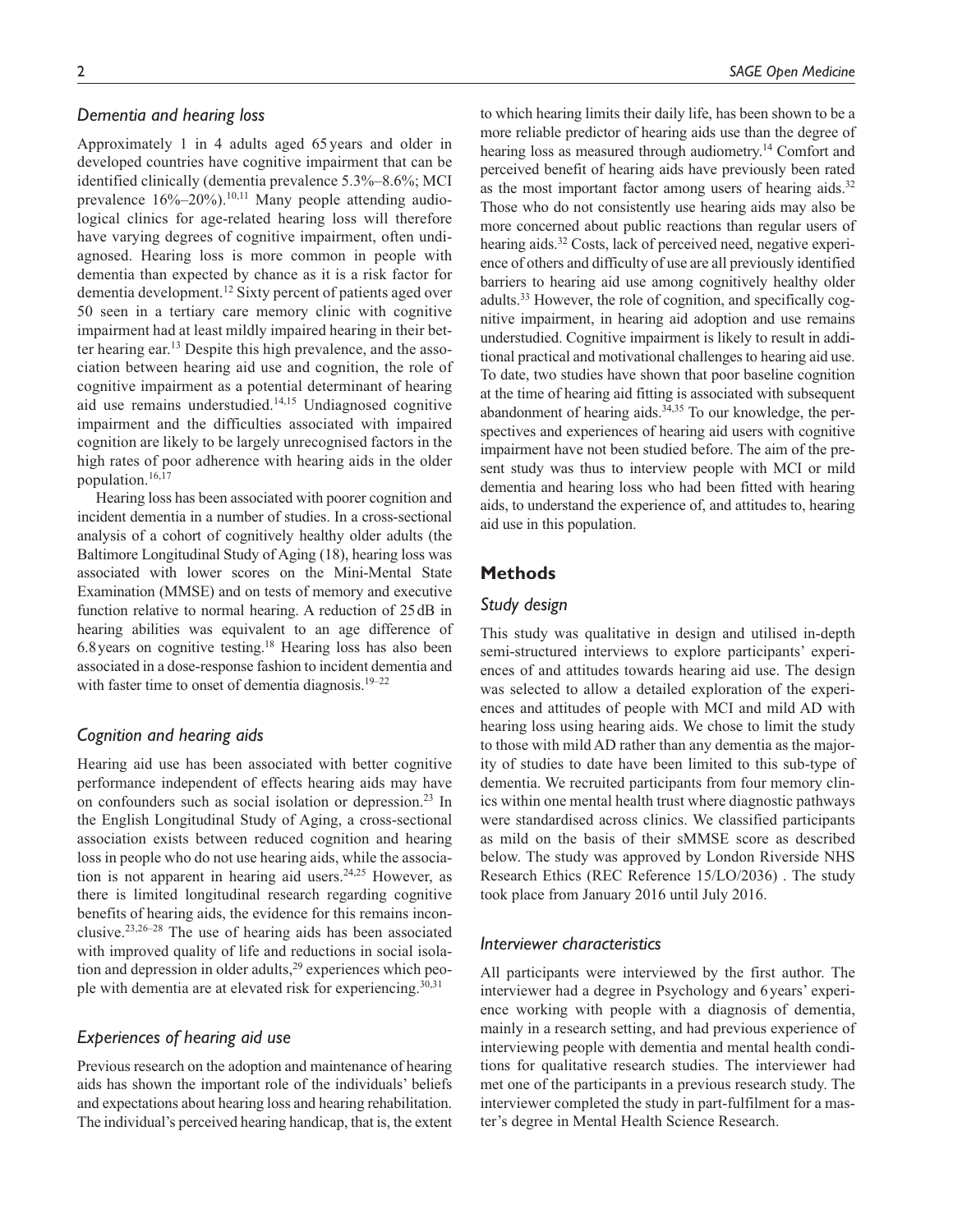#### *Recruitment*

Participants were recruited from community memory clinics based in three inner London boroughs. Participants were recruited either from a research database or referred by clinicians and initially approached about the study either by phone or face-to-face. Participants were eligible if they were aged 50 or over, had a clinical diagnosis of MCI or mild AD, had hearing loss and had been provided with hearing aids and had a standardised sMMSE (standardised MMSE) score of 21 or above on the day of interview. Hearing loss was defined as any mention in primary care notes of confirmed hearing loss. Hearing aid use was defined either as mention in primary care notes of use or self-report by participant. The sMMSE is a test of cognitive function with possible scores ranging from 0 to 30 with higher scores meaning better cognition.<sup>36</sup> A score of 21 or over means that any cognitive impairment is mild. To ensure hearing impairment was not severe enough to impede sMMSE completion, all participants had successfully undergone cognitive testing previously as part of their clinical care. Participants were excluded if they did not speak fluent English or lacked capacity to consent to the study. Capacity to consent was assessed through a participants ability to understand and weigh up information provided about the study, reach a decision and then communicate that decision to the researcher. Participants were purposively sampled and recruitment was targeted to obtain a maximum variation sample with a broad range of participants and opinions. Recruitment continued until theoretical data saturation was reached, that is, with no new themes developing in further interviews. As such there was no formal sample size calculation for this study, rather it was decided during iterative data analysis at the point of data saturation.

#### *The interview*

Participants were interviewed either in the research facility or in their own home, depending on the participant's preference. Family members were present in the room for three of the interviews but did not contribute to these and small interruptions if they occurred were not included in any data analysis. Following written informed consent, we collected demographic and diagnosis details from each participant. Participants completed the sMMSE to confirm eligibility for the study. The first author interviewed all participants using a semi-structured interview schedule to guide the conversation. The interview guide was developed from the literature in collaboration with local patient and public involvement group members The semi-structured interview guide included questions about the participants' experiences of hearing loss, how participants used hearing aids, what helped and what hindered participants from using their hearing aids. Interviews were audio-recorded and transcribed verbatim. Interview length ranged from 20 to 35min. No field notes

were made during interviews to ensure there was a natural flow of conversation for participants.

## *Supplementary data collection*

In addition to the interview, we also recorded sex, ethnicity, age, sMMSE score on day of interview, confirmation of hearing loss in medical notes and confirmation of hearing aids provided to participant. We did not gather additional information about degree of hearing loss or quantitative information about frequency or duration of hearing aid use.

#### *Data analysis*

The initial analysis was performed by the first author and began with familiarisation with the transcripts through several iterations of reading and re-reading of the information. Transcripts were added to NVivo7 software to aid coding of the data. A thematic analysis approach to data analysis was followed. $37$  An inductive approach was used to code the data and combine text into categories with subthemes. The codes and themes were refined in an iterative process. Discussions were held between authors S.G., S.G.C. and J.B. about emerging themes and appropriate labels to group experiences to similar areas. Following this the final coding scheme was agreed upon. All quotations have been anonymised, providing non-specific demographic information.

# **Results**

Sixteen people were identified from participant memory clinics as potentially suitable for the study; two did not respond to the study invitation and four were ineligible after assessment against inclusion criteria (either did not have a confirmed memory diagnosis or had hearing loss but had not yet been recommended to use hearing aids). Ten participants were included in the final sample: six men and four women, age range 75–86 years, and 50% identifying as White British, others identifying as White Irish, Black, Asian and Punjabi. Eight had a diagnosis of AD, two had a diagnosis of MCI and sMMSE score ranged from 21 to 28. All had hearing loss in their medical notes and all had been provided with hearing aids. Participants were encouraged to wear their hearing aids for both the sMMSE and the interview, and 9 of the 10 participants agreed to do so for the duration of the study visit. Wearing hearing aids during the study visit was not listed as a perquisite for study participation, and as such the participant was able to continue in the study assessments. The interviewer was satisfied that this participant was able to hear the questions, although we acknowledge that cognitive performance for this participant had the potential to be affected by a barrier in hearing. As the participant scored above the required 21/30 points to enter the study, suggesting their cognitive impairment was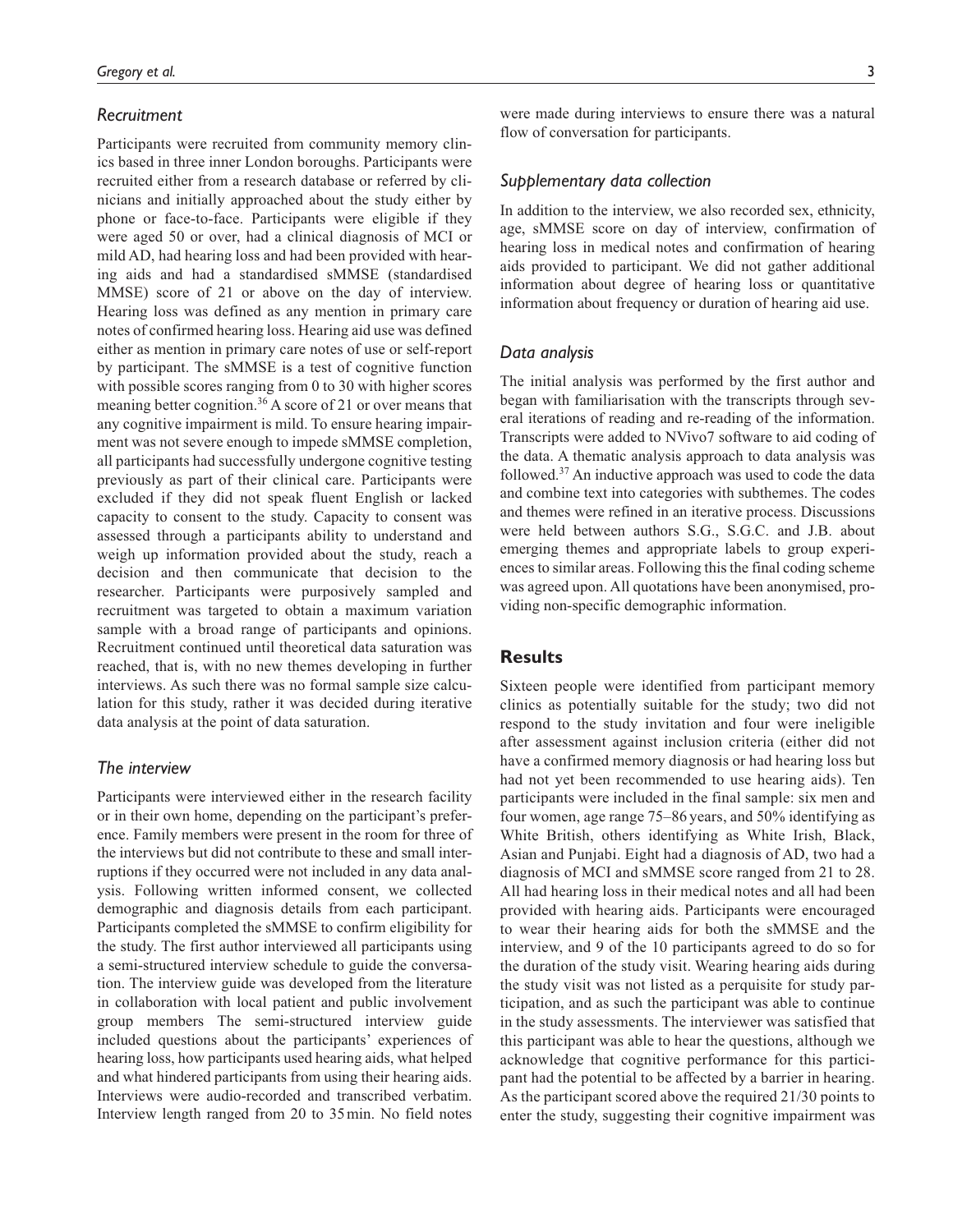mild, the researchers do not feel this impedes on the below reported results. Table 1 shows the four main themes emerging from the thematic analysis with additional supportive quotations.

# *Theme one: 'it's the memory loss'; memory and cognitive barriers to using hearing aids*

Participants discussed how their memory and thinking difficulties led to misplacing or losing their hearing aids:

*'I've . . . lost them . . . once . . . I've lost them twice I think' (P6-M-AD); 'Well . . . the only bad thing is, if for some reason I misplace them or anything happens [they] gets[sic] lost completely'* (*P8-M-MCI*). Remembering to use the hearing aid regularly was also a common issue: *'Sometimes if I left in a hurry, and didn't put them on, as soon as something [sic], I go out and I can't hear anything I'll know straight away'* (*P8-M-MCI*); *'if you're not used to them you just forget about [them]'* (*P10-M-AD*).

Participants described strategies they employed to minimise the risk of losing their hearing aids. Many identified having a regular place to keep the hearing aids when they were not wearing them, which also helped to incorporate them into their daily routine: *'I have them right by the bed, when I've had my shower I come straight in the bedroom . . . and I can't forget them'* (*P3F-AD*). The need for perseverance and habit was also reported: '*whether it's helping me or not I wear them religiously because what else can you do'* (*P3F-AD*).

Many participants relied on family or friends to remind them to put their hearing aids in *'[I wear them] . . . when my daughter nags me to put them in'* (*P5F-AD*). These reminders could be motivated by the need to communicate better with significant others: '*if my children come to talk to me and I seem to be ignoring them, mum where are you hearing aids, you know'* (*P3F-AD*), or to avoid inconveniencing relatives:

*Quite often what happens is we get up and we put the news on, and then I can't hear it . . . if I'm there first I put it up louder so I can hear and . . . my husband comes in . . . put your ears in he says . . . so of course he is the one who's quite often instigating because he can't stand the noise*. (P9F-MCI)

Participants also mentioned that social prompts such as expectations that they would use the hearing aids from significant others and professionals prescribing the hearing aids could be a determinant for use: *'well as I found out my hearing was going and I wasn't aware . . . because, ah, my children say you would not have been given them unless you needed them'* (*P3F-AD*).

## *Theme two: practicalities of hearing aid use*

Putting the hearing aids on could be a problem and participants spoke of the time it took to insert and adjust the hearing aid: *'I fiddle around thinking is it this way . . . is it that way*  *. . . then suddenly hear things' (P1F-AD);* particularly for those wearing glasses: '*I've got glasses . . . I take off quite often . . . um the hearing aid comes out with it . . . and I've got to put it back' (P9F-MCI*). Some participants dealt with difficulties of fitting the hearing aid by having the help of someone else to fit it: *'I mean to be honest I don't put the hearing aid in . . . so I know I can blame her if they're not in'* (*P1F-AD*). However, once fitted, participants did not report problems with the comfort of the hearing aids: '*I wouldn't know I've got them on'* (*P1F-AD*); '*I can't say they're uncomfortable*' (P2-M-AD).

Excessive loudness of noise when using the hearing aids was reported a barrier to using them:

*I mean if I was out and had it in all the time, like on buses and whatever, it'd drive me mad . . . Well all the noise you know . . . with the traffic . . . so basically I, when I'm out I don't out a hearing aid in*. (*P7-M-AD*)

Others would still wear hearing aids when outside but may need to adjust the volume to make the noise more bearable: *'occasionally if I'm in a situation where it's very loud I'll turn this down a bit' (P2-M-AD*).

# *Theme three: 'they're a help': how the hearing aids help*

Generally, most participants identified improved communication with relatives and friends deriving from hearing aid use: *'with the hearing aid . . . I can just have reasonable conversation . . . it's part of me, without hearing aids I am just lost completely'* (*P8-M-MCI*). Many people discussed what they felt they missed out on due to poor hearing when they did not use their hearing aids: *'to spend [time] with my family, my husband, my friends . . . talk among yourselves . . . no good trying to talk to me 'cus I can't hear what you're saying'* (*P1F-AD*). Some participants spoke of increased confidence – *'it's the confidence it gives me'* (*P3F-AD*) – or of hearing aids and increased audibility as protective – *'with a hearing aid you think well I'm hearing so . . . I'm protected by my hearing'* (*P3F-AD*).

However, participants would often use the hearing aids selectively, for some activities but not others. For example, some would use them at home but would not leave the house wearing them; '*if I go out in the shops to buy something, basically I can hear . . . if I go somewhere where I don't know I probably put it in'* (*P7-M-AD*). Some participants would use hearing aids only at times when they felt they really needed to: '*sometime[s] I can't be bothered to take them out . . . if I'm struggling then I will put them in'* (*P9-F-MCI*).

## *Theme four: ambivalence and stigma*

Some participants remained ambivalent about whether their hearing loss was significant enough to need hearing aids. This perceived lack of need could lead to reduced usage: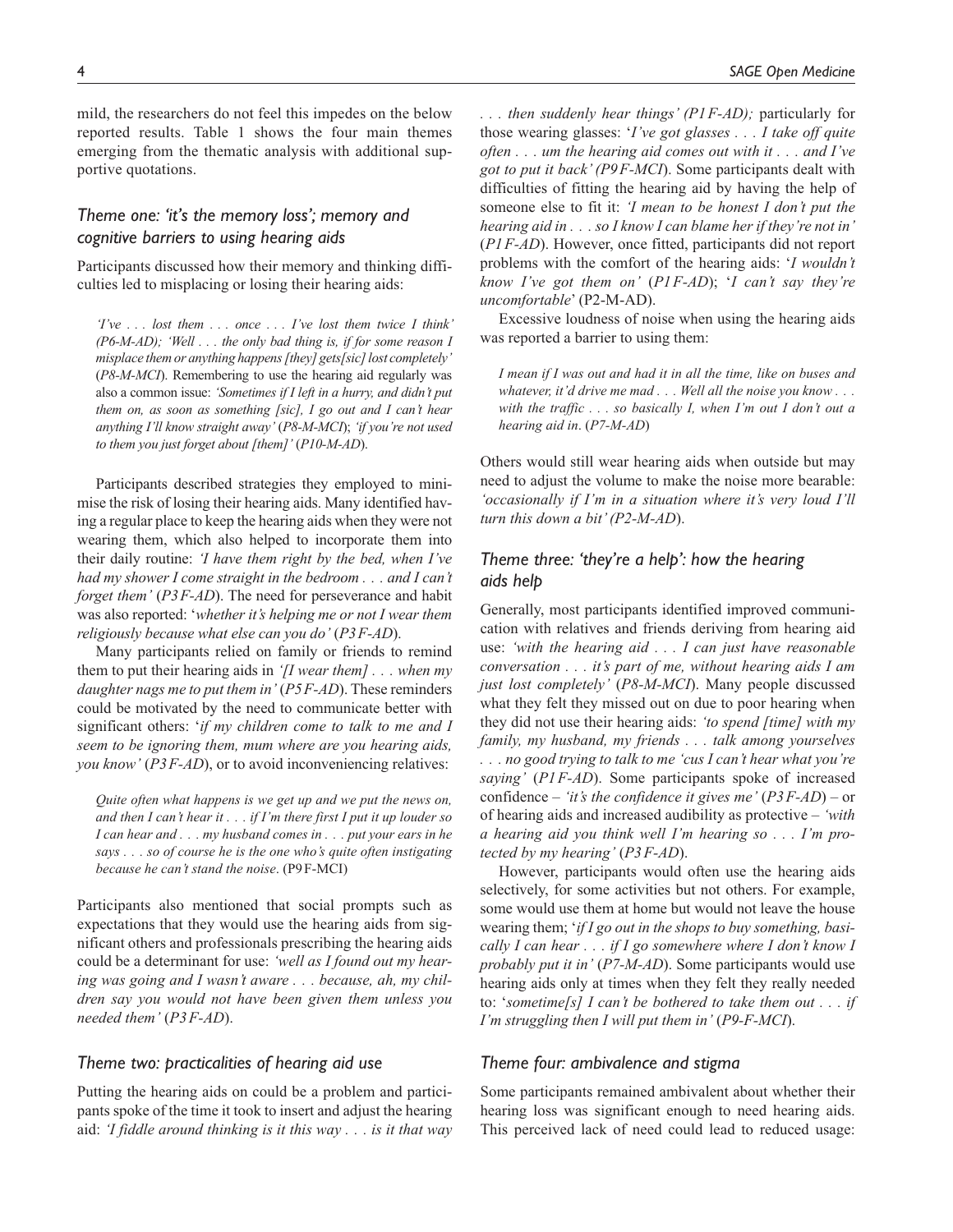| Table 1. Overview of themes and additional supportive p                                                       | participant quotations.                                                                        |                                                                                                                                                                                                                                                                                                                                                                                                                                                                                                                                                                    |
|---------------------------------------------------------------------------------------------------------------|------------------------------------------------------------------------------------------------|--------------------------------------------------------------------------------------------------------------------------------------------------------------------------------------------------------------------------------------------------------------------------------------------------------------------------------------------------------------------------------------------------------------------------------------------------------------------------------------------------------------------------------------------------------------------|
| Overall themes                                                                                                | Sub-themes                                                                                     | Additional supportive quotations                                                                                                                                                                                                                                                                                                                                                                                                                                                                                                                                   |
| Theme One: 'It's the memory<br>loss'; Memory and cognitive<br>barriers experienced when<br>using hearing aids | Misplacing or losing hearing aids<br>and remembering to use them<br>Strategies to optimise use | I misplace them' (PI F-AD); 'And it might be just my memory that I just, if I'm in a hurry and I<br>morning, have a bath dress up and put my hearing aid on' (P8-M-MCI); it's just become part<br>shower I come straight in the bedroom and I can't forget them' (P3 F-AD); 'When I get up in the<br>'I put them on the bedside table' (P3 F-AD); 'I have them right by the bed, when I've had my<br>don't put them in, then I'll say oh I haven't got them and I can't go back' (P3 F-AD)<br>of the everyday routine bit like cleaning your teeth like'(P2-M-AD). |
|                                                                                                               | Using friends and family as<br>Social reinforcement<br>reminders for use                       | it's hard work for him [son] you know he's, he's a sort of person to say have you got your hearing<br>'I have a wife $\ldots$ who reminds me $\ldots$ to put them in (P6-M-AD);<br>aid in?' (PI F-AD)                                                                                                                                                                                                                                                                                                                                                              |
| Theme Two: Practical aspects<br>of hearing aid use                                                            | Fitting and adjusting the hearing<br>aids                                                      | I have difficulty putting them in $\ldots$ it's the positioning of the, um, I put them in and then $\ldots$ . put<br>them down.'. (P6-M-AD); 'well it's a blooming thing to stick in your ear' (P2-M-AD); 'First of all l<br>don't know how to put it in' (P4-M-AD).                                                                                                                                                                                                                                                                                               |
|                                                                                                               | Coping with excessive noise                                                                    | to the theatre or the cinema and then you find it really is loud is too loud' (P9 F-MCI);<br>have been I used to go to some meetings before, now I stopped them because I'm not getting<br>some very noisy situation I might just take it out' (P2-M-AD); 'they're a blooming nuisance if I go<br>But sometimes if there's background noise going on then it's a problem the consequences<br>when they [the grandchildren] start screaming I keep them out' (P7-M-AD); 'ff I ended up in<br>anything' (P8-M-MCI).                                                  |
| Theme Three: 'They're a help':<br>perceived benefits of hearing<br>$rac{1}{a}$                                | Improved communication and<br>confidence                                                       | helping me' (P3F-AD); 'so it was a help alright, they're a help' (P10-M-AD); 'I think in a big group<br>when there's crosstalk then you lose something because you don't know which one you're<br>I'm grateful to them you know if people ask me about them I say you know, I hope they're<br>supposed to be listening to' (P5 F-AD);                                                                                                                                                                                                                              |
|                                                                                                               | Activity specific benefits                                                                     | 'some days it's alright and other day's it's not' (P7-M-AD); ' I don't put them in when I go out I<br>never wear them, and I don't take them to church with me' (P5 F-AD)                                                                                                                                                                                                                                                                                                                                                                                          |
| Theme Four: Ambivalence and<br>stigma                                                                         | Questioning severity of hearing<br>loss                                                        | 'don't know how effective they are but I use them' (P3 F-AD); 'you have to have what you get<br>really'(P7-M-AD)                                                                                                                                                                                                                                                                                                                                                                                                                                                   |
|                                                                                                               | Visibility and appearance                                                                      | they seem to be quite unobtrusive because nobody seems to make any remarks, or they're very<br>that doesn't bother me'(P5 F-AD); 'I suppose people have other things that you can see and you<br>polite' (P3F-AD); 'I don't think I don't wear them because I think people can see them because<br>accept it' {P5 F-AD);                                                                                                                                                                                                                                           |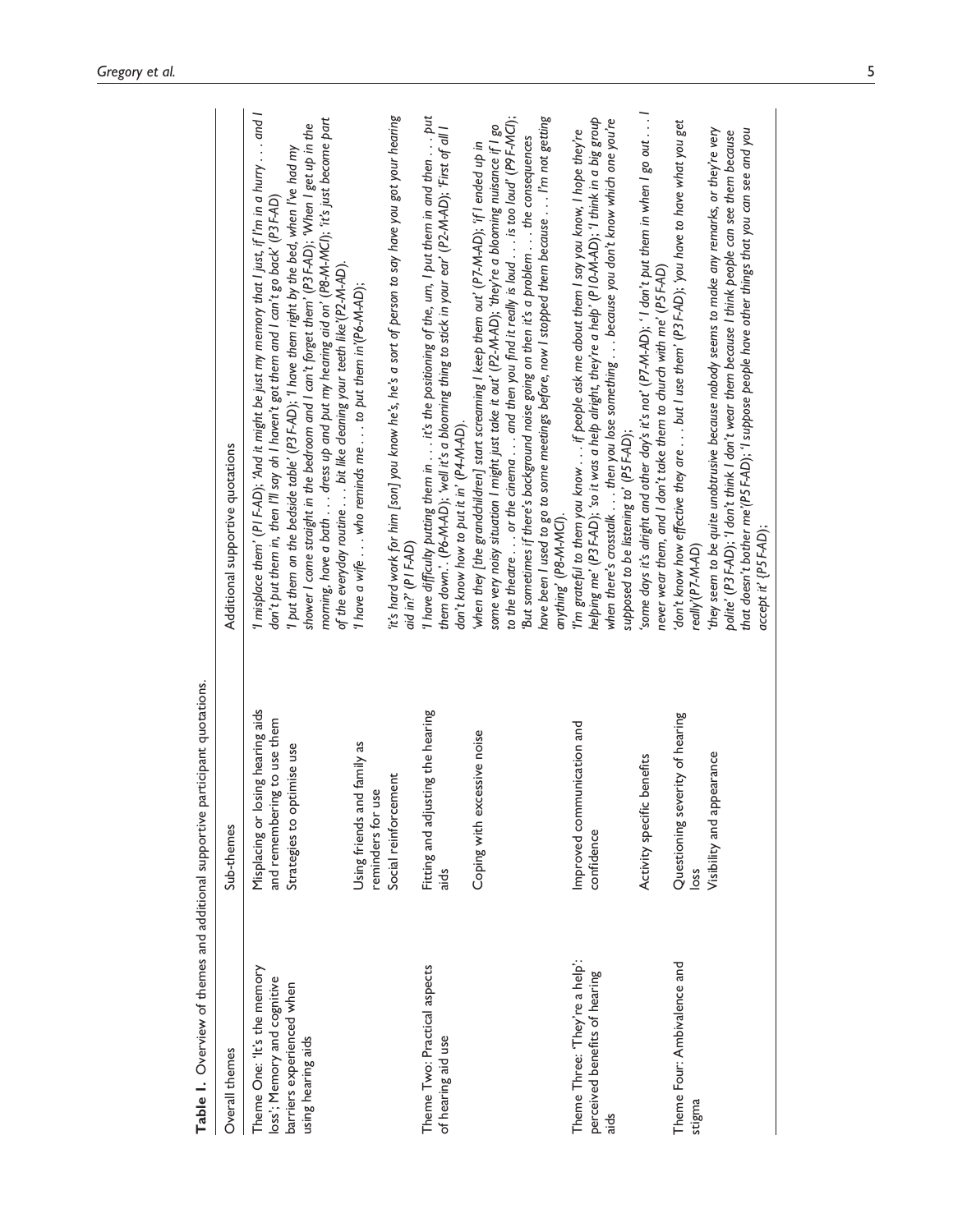'*Just don't feel I need them so much . . . if I thought I really need the . . . If I thought I should . . . then perhaps I will'* (*P5F-AD*); *'it could be good but I've not used it at all'* (*P4-M-AD*).

Some people thought hearing aids could be helpful but might cause them undesirable effects, such as diminished concentration: *'I think if you get too used to them you, when you haven't got them in you, you lose that concentration of listening'* (*P5F-AD*).

Attitudes about the visibility and appearance of the hearing aids varied greatly among participants. Attitudes ranged from not minding about appearance: '*I don't really care much . . . how they look'* (*P1F-AD*), to concern that visible hearing aids reveal the wearer as impaired and might result in stigma: *'why people should [sic] see that I'm, I'm deaf'* (*P4-M-AD*); *'only you wonder what is everybody looking at'* (*P10-M-AD*); *'if you're blind people are very sympathetic if you're blind . . . but deaf people don't get the same support I think as blind people'* (*P1F-AD*). Some participants sought less visible hearing aids or tried to conceal them: *'when I first started I thought oh if I had hair I'd hide them'* (*P3F-AD*). On the other hand, participants spoke of their reassurance that other people were able to see the hearing aids and be aware of their difficulties: *'it's a warning to people it they notice . . . that if I ask again, what have they said, they don't think I'm stupid'* (*P3F-AD*).

## **Discussion**

This is the first study to report on the experience of hearing aid use in people with MCI and mild AD. Participants in our study talked about perceived benefits, ambivalence, stigma and practical difficulties of using hearing aids. These themes reflect findings from previous research in older non-cognitively impaired adults.14,15 Our participants, however, also spoke of additional challenges in using hearing aids brought about by their cognitive problems, as well as the strategies they have developed and support that has helped them overcome these difficulties. During thematic analysis, there were no obvious differences emerging in the themes arising from participants with MCI compared to those with AD, and as such the below discussions relate to the group of participants in totality.

## *Comparison of findings to existing literature*

The negative impact of cognitive impairment and memory loss on the experience of hearing aid use is an expected but not previously reported finding. In a population-based study of persons aged over 75years, those who had hearing aids prescribed to them but had abandoned them had a median MMSE score of 23, consistent with possible cognitive impairment, and significantly worse than those participants who continued using their hearing aids, who had a median MMSE score of 27.35

Our participants experienced memory loss and cognitive impairment as clearly detrimental to hearing aid use, a finding not previously identified among older adults without cognitive impairment. Memory related difficulties included misplacing the hearing aid and forgetting to use them regularly. Participants described incorporating the use of hearing aids into their routine as one of the successful strategies for using them regularly. Forgetting to complete daily routine activities is described as one of the early symptoms of  $AD^{38}$ and as such it is important to include the hearing aids in a routine that patients can easily learn and recall. Some participants raised difficulty with isolating background noise when using the hearing aids. This may be associated with challenges people with cognitive impairment can have with understanding speech<sup>39</sup> or auditory scene analysis<sup>40</sup> and war-

hearing aid use for this population. Our participants talked about how they overcame their memory-related difficulties, suggesting pathways to develop interventions to support hearing aids adherence in people with cognitive impairment. In agreement with previous literature, motivational factors were regularly mentioned, and in particular an awareness of the benefits of hearing aids in supporting communication, overcoming hearing disability in everyday life and promoting independence and communication.14 Previous research on non-use of hearing aids has also highlighted the role of ambivalence and poor subjective benefit.41 Along these lines, motivational interviewing as part of hearing rehabilitation is being tested to promote adherence of hearing aids use<sup>42</sup> which could be extended to this population with MCI and mild dementia.

rants further work to minimise discomfort or confusion from

The role of supportive relatives was also highlighted by our participants. They mentioned receiving practical help such as providing reminders to use hearing aids, and used positive social reinforcement to increase motivation to use the hearing aids. In a study of recent users of hearing aids, participants reported that a positive supportive attitude from a significant other increased the likelihood of using their hearing aids for at least 1 h a day, compared to those without this source of support.<sup>34</sup> Interventions to support hearing aid use are being developed that include formal involvement of family members in audiological rehabilitation.43 Again, this could usefully be extended to those with mild dementia and MCI.

Many of our participants highlighted the role of perseverance in hearing aid use, as well as integration of the aids in every routine. While episodic memory loss is frequently an early impairment in AD and other forms of dementia, implicit or procedural learning such as learning of habits and repeated motor acts are often relatively preserved.<sup>44</sup> Rehabilitation of activities of daily living through procedural learning and repetition have therefore been proposed in dementia,<sup>45</sup> and these approaches could be adapted to support hearing aid use in people with cognitive impairment. Perseverance may be particularly important in the first few weeks of use, a period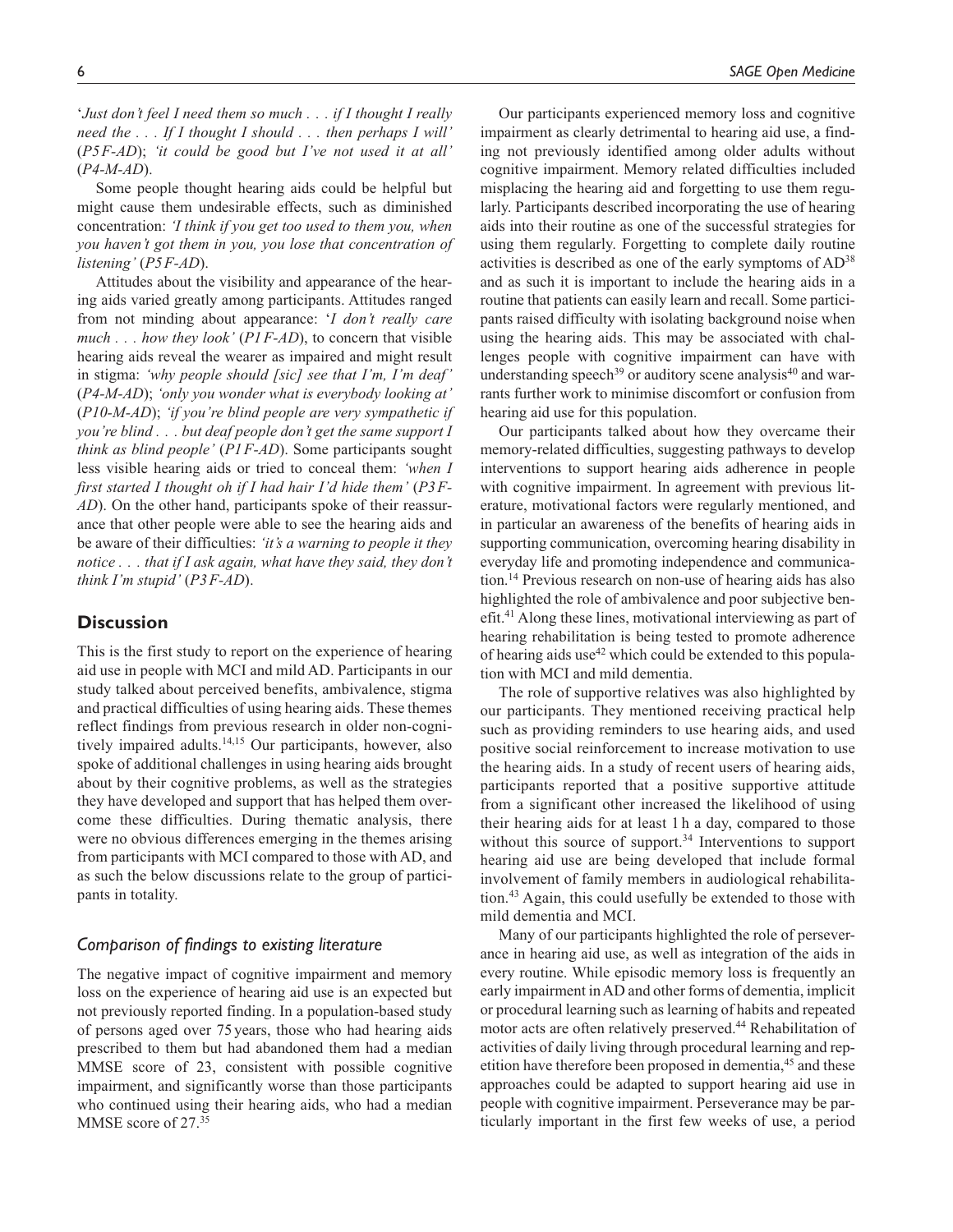often when a process of acclimatisation (or 'getting used to' the hearing aids) is taking place. $2<sup>3</sup>$ 

Our participants also raised other elements of their experience that are commonly reported by hearing aid users without cognitive impairment. Practical aspects of hearing aid use, including operation, adjustment and comfort may be affected by poor manual dexterity and have been previously identified as potential obstacles to use.<sup>15</sup> Perceived concerns about appearance and the stigma associated with hearing aids can also impact the decisions to seek assessment and treatment for hearing loss.46 In hearing aid users, stigma influences whether hearing aids are used or not, and in what context.47,48 These concerns were no different among those with mild dementia and MCI.

# *Strengths*

This study offers novel insight into the views and experiences on hearing loss, and hearing aid use of those with cognitive difficulties associated with MCI or mild AD. This group is often underrepresented and marginalised in research, and their views on this issue have not previously been sought.

#### *Limitations*

A limitation in our study is that due to the nature of their diagnoses, some participants' accurate recall of their experiences may have been limited by memory problems. In addition, we did not interview people without cognitive impairment to find out if they have similar difficulties forgetting and losing their hearing aids. Future work may consider including family members in the conversations to enrich the experiences shared. While all participants lived in London, they encompassed a variety of ethnicities and varying degrees of cognitive impairment. As such, we have been able to gather a range of opinions from a diverse range of people in terms of demography and cognitive impairment and continued until no new opinions were being expressed (theoretical saturation). Nevertheless, larger samples in future research would be useful to establish the generalisability of the findings from this study. As this was an exploratory study, we did not gather detailed information on duration or severity of hearing loss, frequency or duration of hearing aid use or details about the type of hearing aid the participant had. As such, we are not able to infer relationships between experiences and degree of hearing loss, or delineate differences in experiences between those first using hearing aids before and after diagnosis of dementia. A mixed-methods study combining this quantitative information with qualitative information may be suitable for future work.

#### *Suggestions for future work*

Some of the experiences related by our participants with regard to use of hearing aids warrant further work with both

patient groups and professionals to develop evidence-based strategies to promote successful use of hearing aids. Collaboration between the audiology and dementia research communities is necessary to allow optimal progression of work in this area. A recent pilot study investigated a lowburden intervention for hearing loss utilising communication techniques and over the counter amplification devices for people with hearing loss and dementia, and showed a caregiver reported benefit and reduction in depression and neuropsychiatric outcomes for patients with high baseline symptom burden.<sup>49</sup> A feasibility study is also underway utilising sensory support specialists to deliver communicationbased interventions for those with visual and hearing deficits.<sup>50</sup> However, further investment in research in this area is warranted.

# **Conclusion**

Experiences of and attitudes towards the use of hearing aids among those with MCI and mild AD are complex. It is important for clinicians and researchers to understand these experiences to enable development of support strategies that optimise the use of hearing aids. Unique findings from the study emerged around memory- and cognitionrelated difficulties experienced by this population when trying to use their hearing aids. Other challenges emerged which have previously been cited in general hearing aid user literature around patient experience. Future work in this area is warranted to develop enriched information about these experiences from family members and to move towards developing evidence-based strategies to support use of hearing aids

#### **Acknowledgements**

We wish to acknowledge the contribution of each participant in this study who volunteered to share his or her experiences with the research team.

#### **Declaration of conflicting interests**

The author(s) declared no potential conflicts of interest with respect to the research, authorship, and/or publication of this article.

#### **Ethical approval**

Ethical approval for this study was obtained from London Riverside NHS Research Ethics Committee (REC Reference 15/LO/2036

#### **Funding**

The author(s) received no financial support for the research, authorship, and/or publication of this article.

#### **Informed consent**

Written informed consent was obtained from all subjects before any study procedures took place. All participants had the capacity to consent and therefore no consent was provided by legally authorised representatives.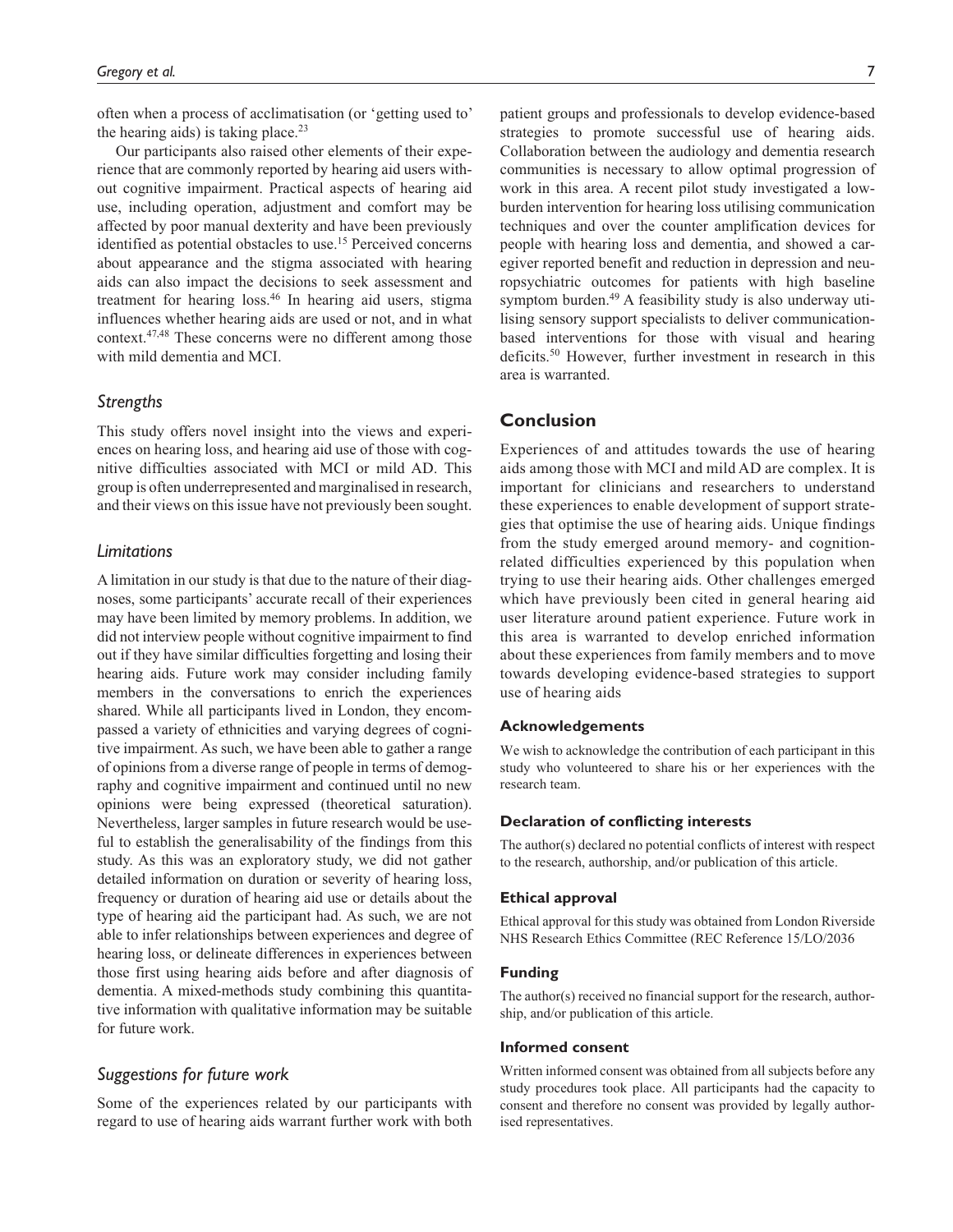## **ORCID iDs**

Sarah Gregory D <https://orcid.org/0000-0001-9864-8240> Sergi G Costafreda **<https://orcid.org/0000-0001-6914-086X>** 

#### **References**

- 1. Gustafson L. What is dementia? *Acta Neurol Scand* 1996; S168: 22–24.
- 2. Prince M, Knapp M, Guerchet M, et al. *Dementia UK: overview*. 2nd ed. London: Alzheimer's Society, 2014.
- 3. Petersen RC. Mild cognitive impairment. *New Engl J Med* 2011; 364: 2227–2234.
- 4. Scholes S and Mindell J. Healthy survey for England, chapter 4: hearing, 2014. [https://files.digital.nhs.uk/publicationim](https://files.digital.nhs.uk/publicationimport/pub19xxx/pub19295/hse2014-ch4-hear.pdf)[port/pub19xxx/pub19295/hse2014-ch4-hear.pdf](https://files.digital.nhs.uk/publicationimport/pub19xxx/pub19295/hse2014-ch4-hear.pdf)
- 5. Action on Hearing Loss. *Facts and figures on hearing loss and tinnitus*. London: Action on Hearing Loss, 2011.
- 6. Oberg M, Marcusson J, Nagga K, et al. Hearing difficulties, uptake, and outcomes of hearing aids in people 85 years of age. *Int J Audiol* 2012; 51(2): 108–115.
- 7. Hyams AV, Hay-McCutheon M and Scogin F. Hearing and quality of life in older adults. *Journal of Clinical Psychology* 2018; 74(10): 1874–1883.
- 8. Kitterick PT and Ferguson MA. Hearing aids and healthrelated quality of life in adults with hearing loss. *JAMA* 2018; 319(21): 2225–2226.
- 9. Yamada Y, Svejdikova B and Kisvetrova H. Improvement of older-person-specific QOL after hearing aid fitting and its relation to social interaction. *J Commun Disord* 2017; 67: 14–21.
- 10. Roberts R and Knopman DS. Classification and epidemiology of MCI. *Clin Geriatr Med* 2013; 29(4): 753–772.
- 11. Alzheimer's Society. *Dementia UK: update*. London: Alzheimer's Society, 2014.
- 12. Livingston G, Sommerlad A, Orgeta V, et al. Dementia prevention, intervention and care. *Lancet* 2017; 390: 2673–2734.
- 13. Nirmalasari O, Mamo SK, Nieman CL, et al. Age-related hearing loss in older adults with cognitive impairment. *Int Psychogeriatr* 2017; 29(1): 115–121.
- 14. Knudsen LV, Oberg M, Nielsen C, et al. Factors influencing help seeking, hearing aid uptake, hearing aid use and satisfaction with hearing aids: a review of the literature. *Trends Amplif* 2010; 14(3): 127–154.
- 15. McCormack A and Fortnum H. Why do people fitted with hearing aids not wear them? *Int J Audiol* 2013; 52(5): 360–368.
- 16. Aazh H, Prasher D, Nanchahal K, et al. Hearing-aid use and its determinants in the UK National Health Service: a cross-sectional study at the Royal Surrey County Hospital. *Int J Audiol* 2015; 54(3): 152–161.
- 17. Hartley D, Rochtchina E, Newall P, et al. Use of hearing aids and assistive listening devices in an older Australian population. *J Am Acad Audiol* 2010; 21(10): 642–653.
- 18. Lin FR, Ferrucci L, Metter J, et al. Hearing loss and cognition in the Baltimore Longitudinal Study of Aging. *Neuropsychology* 2011; 25(6): 763–770.
- 19. Fritze T, Teipel S, Ovari A, et al. Hearing impairment affects dementia incidence. *PLoS ONE* 2016; 11(7): e0156876.
- 20. Golub JS, Luchsinger JA, Manly JJ, et al. Observed hearing loss and incident dementia in a multiethnic cohort. *J Am Geriatr Soc* 2017; 65(8): 1691–1697.
- 21. Gurgel RK, Ward PD, Schwartz S, et al. Relationship of hearing loss and dementia: a prospective, population-based study. *Otol Neurotol* 2014; 35(5): 775–781.
- 22. Lin FR, Metter J, O'Brien RJ, et al. Hearing loss and incident dementia. *Arch Neurol* 2011; 68(2): 214–220.
- 23. Dawes P, Emsley R, Cruickshanks KJ, et al. Hearing loss and cognition: the role of hearing aids, social isolation and depression. *PLoS ONE* 2015; 10(3): e0119616.
- 24. Amieva H, Ouvrard C, Meillon C, et al. Death, depression, disability and dementia associated with self-reported hearing problems: a 25-year study. *J Gerontol A Biol Sci Med Sci* 2018; 73(10): 1383–1389.
- 25. Ray J, Popli G and Fell G. Association of cognition and agerelated hearing impairment in the English Longitudinal Study of Ageing. *JAMA Otolaryngol Head Neck Surg* 2018; 144(10): 876–882.
- 26. Amieva H, Ouvrard C, Giulioli C, et al. Self-reported hearing Loss, hearing aids, and cognitive decline in elderly adults: a 25-year study. *J Am Geriatr Soc* 2015; 63(10): 2099–2104.
- 27. Deal JA, Betz J, Yaffe K, et al. Hearing impairment and inci dent dementia and cognitive decline in older adults: the health ABC study. *J Gerontol A Biol Sci Med Sci* 2017; 72(5): 703–709.
- 28. Maharani A, Dawes P, Nazroo J, et al. Longitudinal relationship between hearing aid use and cognitive function in older Americans. *J Am Geriatr Soc* 2018; 66(6): 1130–1136.
- 29. Chisolm TH, Johnson CE, Danhauer JL, et al. A systematic review of health-related quality of life and hearing aids: final report of the American Academy of Audiology Task Force on the health-related quality of life benefits of amplification in adults. *J Am Acad Audiol* 2007; 18(2): 151–183.
- 30. Iliffe S, Kharicha K, Harari D, et al. Health risk appraisal in older people 2: the implications for clinicians and commissioners of social isolation risk in older people. *Br J Gen Pract* 2007; 57(537): 277–282.
- 31. Richard E, Reitz C, Honig LH, et al. Late-life depression, mild cognitive impairment, and dementia. *JAMA Neurol* 2013; 70(3): 374–382.
- 32. Garstecki DC and Erler SF. Hearing loss, control, and demographic factors influencing hearing aid use among older adults. *J Speech Lang Hear Res* 1998; 41(3): 527–537.
- 33. Gopinath B, Schneider J, Hartley D, et al. Incidence and predictors of hearing aid use and ownership among older adults with hearing loss. *Ann Epidemiol* 2011; 21(7): 497–506.
- 34. Hickson L, Meyer C, Lovelock K, et al. Factors associated with success with hearing aids in older adults. *Int J Audiol* 2014; 53(Suppl. 1): S18–S27.
- 35. Lupsakko TA, Kautiainen HJ and Sulkava R. The non-use of hearing aids in people aged 75 years and over in the city of Kuopio in Finland. *Eur Arch Otorhinolaryngol* 2005; 262(3): 165–169.
- 36. Vertesi A, Lever JA, Molloy DW, et al. Standardized minimental state examination: use and interpretation. *Can Fam Physician* 2001; 47: 2018–2023.
- 37. Braun V and Clarke V. Using thematic analysis in psychology. *Qual Res Psychol* 2006; 3(2): 77–101.